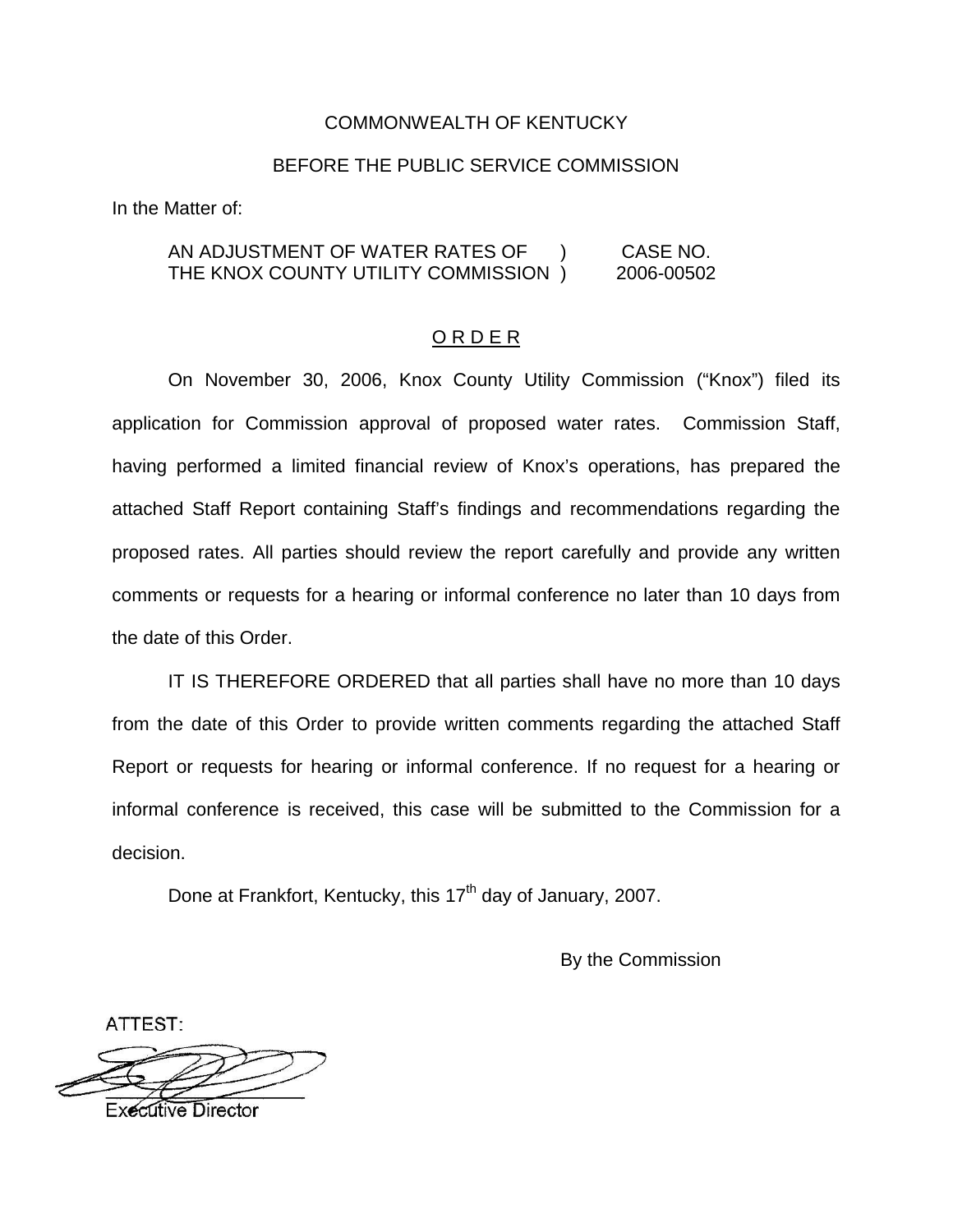#### STAFF REPORT

#### ON

#### KNOX COUNTY UTILITY COMMISSION

#### CASE NO. 2006-00502

Pursuant to a request by Knox County Utility Commission ("Knox") for assistance with the preparation of a rate application, Commission Staff ("Staff") performed a limited financial review of Knox's test year operations, the calendar year ending December 31, 2005. The scope of Staff's review was limited to obtaining information as to whether the test period operating revenues and expenses were representative of normal operations. Insignificant or immaterial discrepancies were not pursued and are not addressed herein.

Upon completion of the review, Staff assisted Knox in the development and preparation of a rate application. On November 30, 2006, Knox submitted that application to the Commission for consideration. The application includes an adjusted pro forma operating income statement wherein adjustments were made to test year operating revenues and expenses that were known and measurable and deemed to be reasonable. The rates proposed by Knox are based on the pro forma income statement which is shown in the application at Exhibit B. Exhibit A of the application shows the revenue requirements from rates to be \$1,032,888, an increase of \$171,693 over normalized test year revenues from rates.

To limit the rate shock felt by its customers Knox proposes to increase rates gradually through a three-step rate phase-in plan implemented over a two year period. Through this three-step plan rates will be increased initially to generate \$85,846 in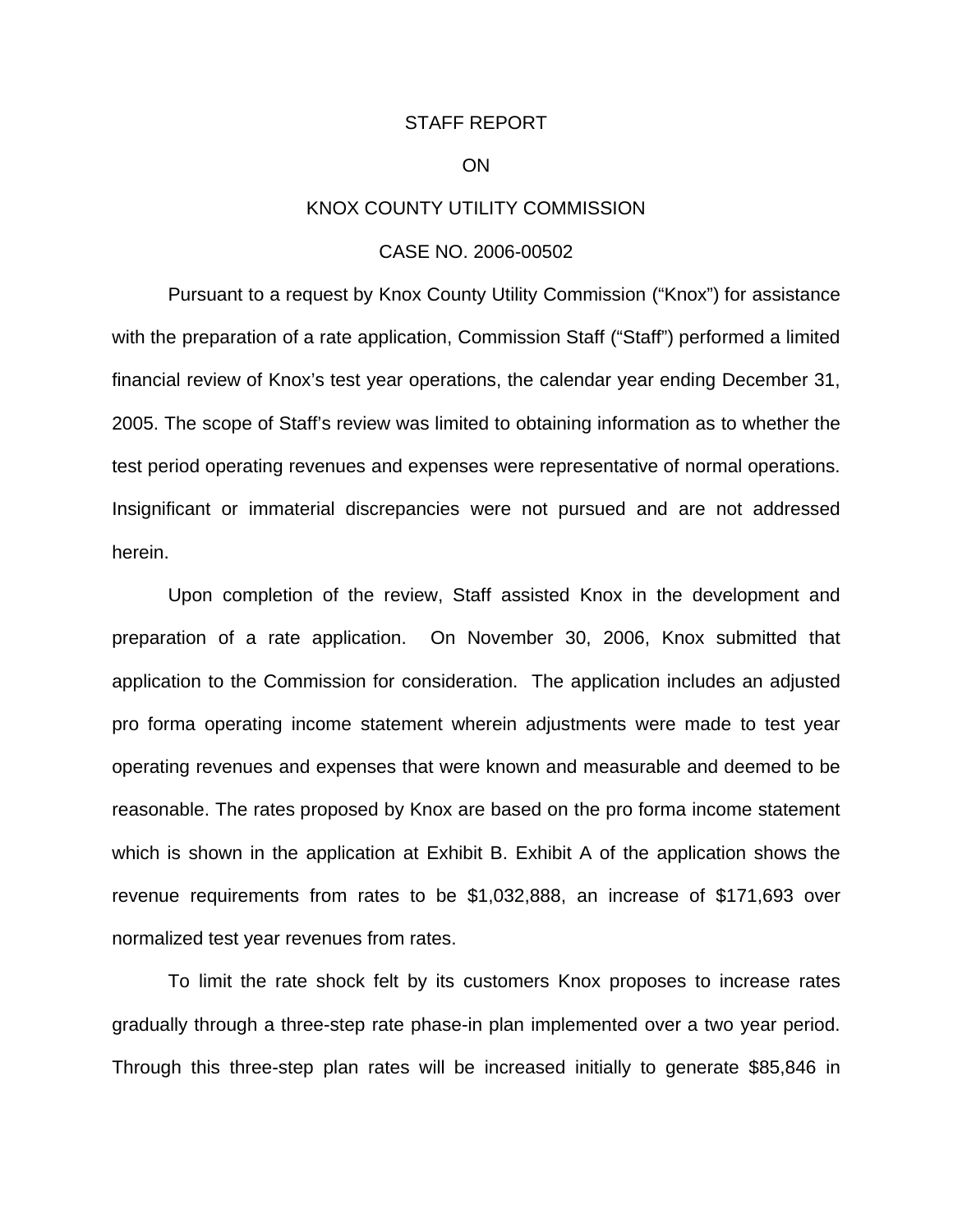additional annual revenues and adjusted again at the end of the next two consecutive twelve month periods so as to generate an additional \$42,923 in annual revenues for each of those two year periods. At the end of the phase-in plan rates will be at a level so as to generate the full revenue requirement of  $$1,032,888$ <sup>1</sup>

As a part of the rate phase-in plan Knox proposes to eliminate a \$4 monthly surcharge that is assessed to the approximately 410 customers receiving service through the "Brush Creek Project."

The proposed rate phase-in plan will increase a residential customer's bill using 5,000 gallons of water as shown in Table I.

|                           |                                  |               |          |      | Table I                     |    |                    |       |            |        |          |
|---------------------------|----------------------------------|---------------|----------|------|-----------------------------|----|--------------------|-------|------------|--------|----------|
|                           |                                  | Cost of 5,000 |          |      |                             |    |                    |       |            |        |          |
|                           | Gallons to<br><b>Customers</b>   |               |          |      | Cost of 5,000<br>Gallons to |    |                    |       |            |        |          |
|                           |                                  |               |          |      |                             |    |                    |       |            |        |          |
|                           | Other Than<br><b>Brush Creek</b> |               |          |      | Percent                     |    | <b>Brush Creek</b> |       | Increase/  |        |          |
|                           |                                  |               | Increase |      | Increase                    |    | Customers          |       | (Decrease) |        | Percent  |
| <b>Current Rates</b>      | \$                               | 32.80         |          |      |                             | \$ |                    | 36.80 |            |        |          |
| <b>Phase One Rates</b>    |                                  | 36.40         | S        | 3.60 | 10.98%                      |    |                    | 36.40 | S          | (0.40) | $-1.09%$ |
| <b>Phase Two Rates</b>    |                                  | 38.06         |          | 1.66 | 4.56%                       |    |                    | 38.06 |            | 1.66   | 4.56%    |
| <b>IPhase Three Rates</b> |                                  | 39.73         |          | 1.67 | 4.39%                       |    |                    | 39.73 |            | 1.67   | 4.39%    |

Staff is hereby adopting the contents of that application as its recommendation in this report as if fully set out herein. Eddie Beavers is responsible for all revenue adjustments and cost of service calculations used to determine the proposed rates. Scott Lawless is responsible for the determination of the revenue requirement. Based

| Normalized Test Year Revenues at Current Rates | \$861.196   |
|------------------------------------------------|-------------|
| Additional Revenues From: Phase One            | 85.846      |
| Phase Two                                      | 42.923      |
| Phase Three                                    | 42.923      |
| Total                                          | \$1.032.888 |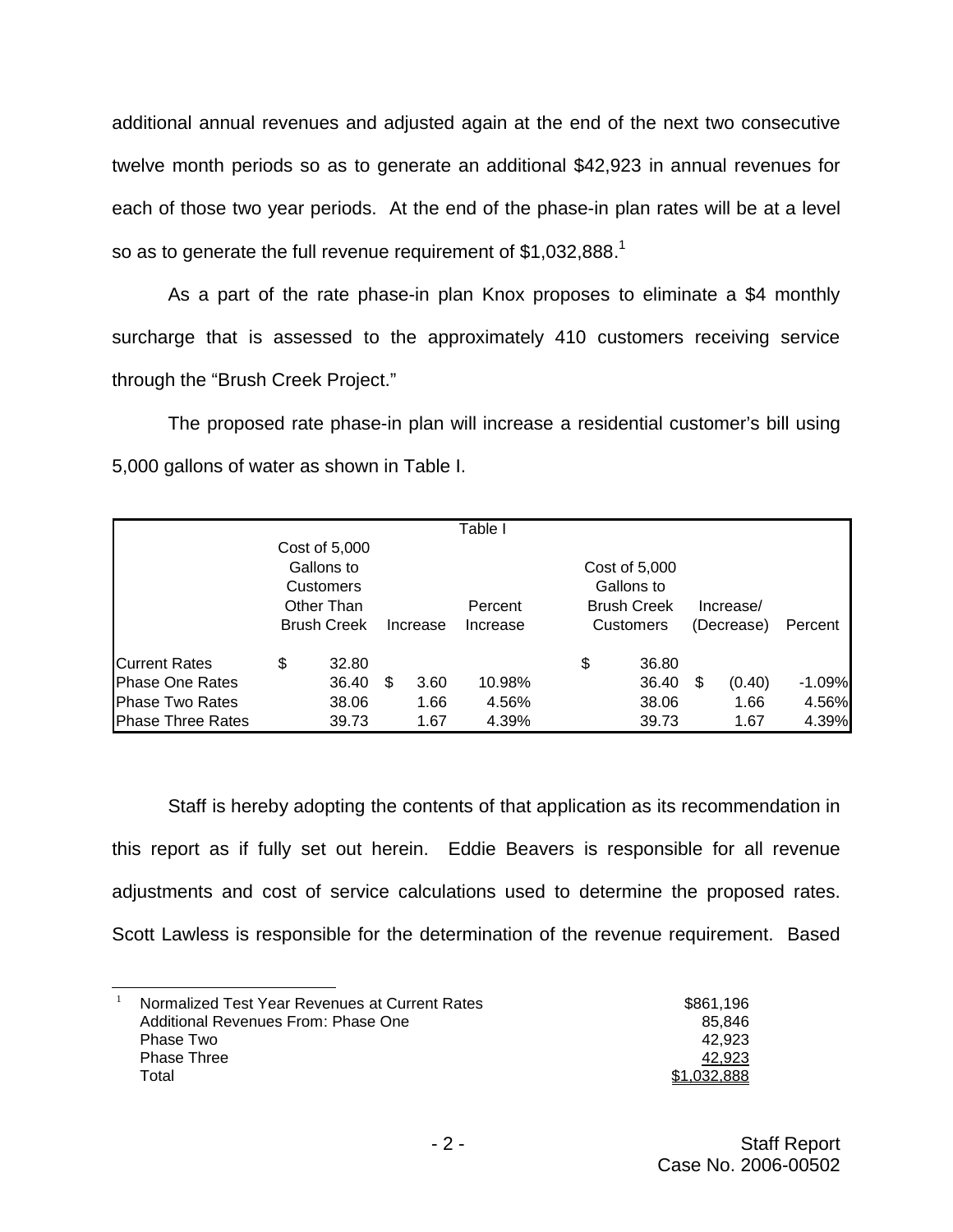on the information included in Knox's application, Staff is of the opinion that the rates included in Knox's proposed phase-in plan, which are shown at Attachment A of this report, are reasonable and should be approved by this Commission.

## **Signatures**

\_\_\_\_\_\_\_\_\_\_\_\_\_\_\_\_\_\_\_\_\_\_\_\_\_\_\_\_\_\_\_ Prepared by: Jack Scott Lawless, CPA Financial Analyst, Water and Sewer Revenue Requirements Branch Division of Financial Analysis

\_\_\_\_\_\_\_\_\_\_\_\_\_\_\_\_\_\_\_\_\_\_\_\_\_\_\_\_\_\_\_ Prepared by: Eddie Beavers Rate Analyst, Communications, Water, and Sewer Rate Design Branch Division of Financial Analysis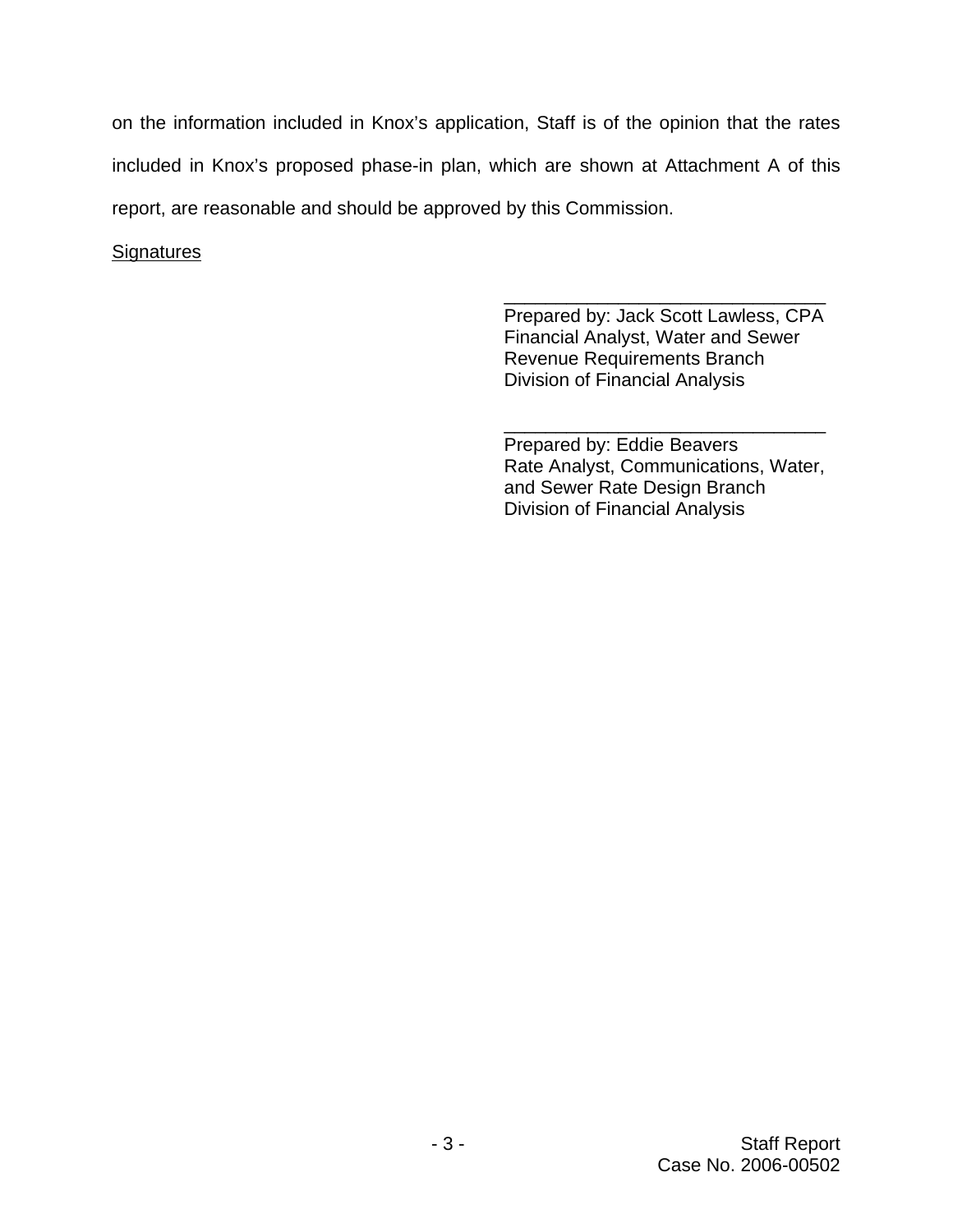## ATTACHMENT A STAFF REPORT CASE NO. 2006-00502 STAFF'S RECOMMENDED RATES

# **Phase 1, 1st Year**

#### Monthly Rate:

5/8 Inch x 3/4 Inch Meter<br>First 1,000 gallons First 1,000 gallons \$14.08 Minimum Bill Over 1,000 gallons 5.58 per 1,000 gallons

## 1 Inch Meter

## First 5,000 gallons \$36.40 Minimum Bill<br>Over 5,000 gallons 5.58 per 1,000 gallons Over 5,000 gallons 5.58 per 1,000 gallons

2 Inch Meter<br>First 20,000 gallons First 20,000 gallons \$105.35 Minimum Bill Over 20,000 gallons 5.58 per 1,000 gallons

#### 3 Inch Meter

First 30,000 gallons \$175.90 Minimum Bill Over 30,000 gallons 5.58 per 1,000 gallons

## 4 Inch Meter

First 50,000 gallons \$287.50 Minimum Bill Over 50,000 gallons 5.58 per 1,000 gallons

## Multiple Meter Connections\* button was a \$14.08 per connection

(\*See method of calculating as stated in the District's Rules and Regulations)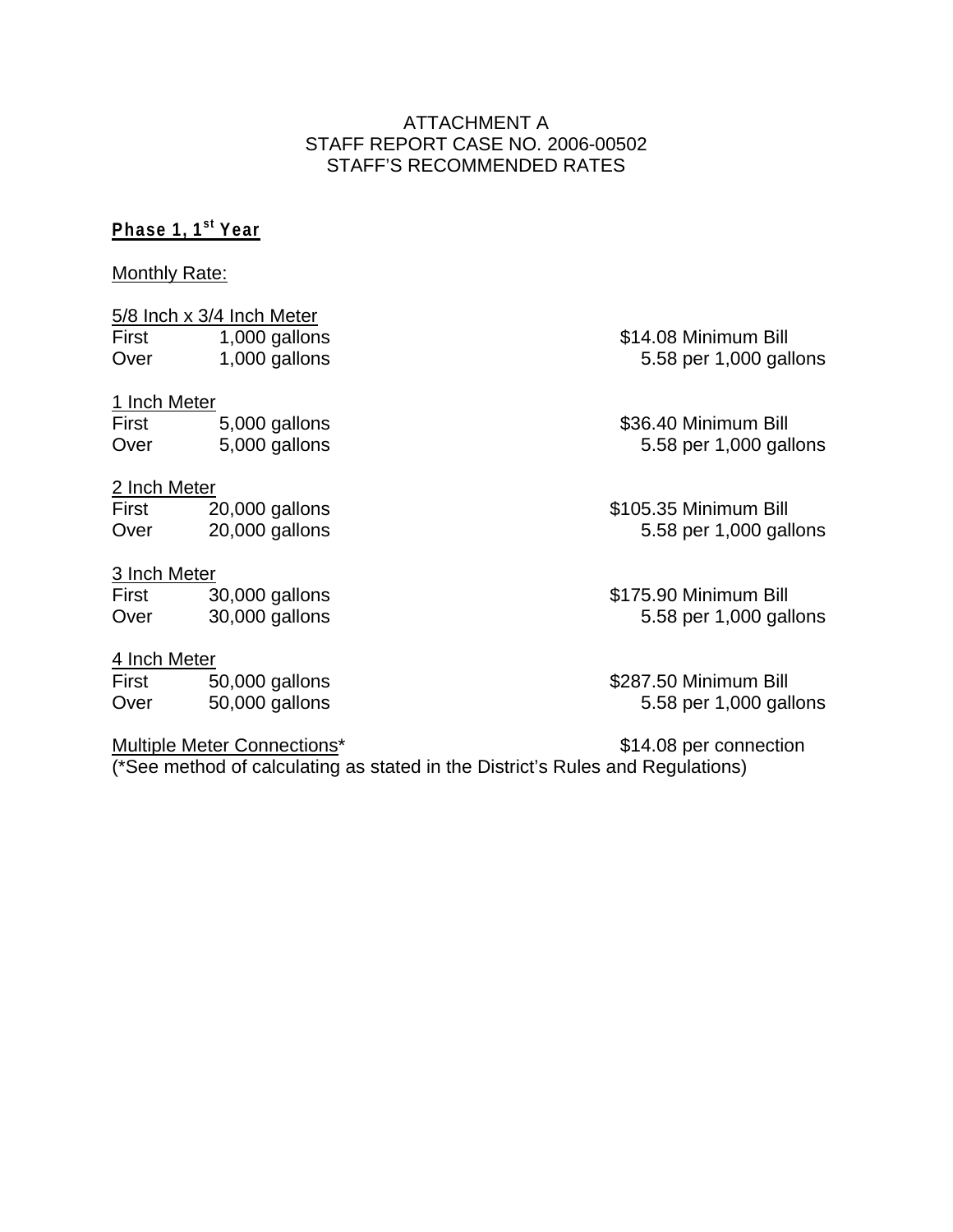# **Phase 2, 2nd Year**

## Monthly Rate:

# 5/8 Inch x 3/4 Inch Meter

| <b>First</b> | 1,000 gallons |
|--------------|---------------|
| Over         | 1,000 gallons |

1 Inch Meter

First 5,000 gallons \$38.06 Minimum Bill Over 5,000 gallons 5.83 per 1,000 gallons

# 2 Inch Meter

| First | 20,000 gallons |
|-------|----------------|
| Over  | 20,000 gallons |

# 3 Inch Meter

First 30,000 gallons \$183.81 Minimum Bill<br>Over 30,000 gallons 5.83 per 1,000 gal Over 30,000 gallons 5.83 per 1,000 gallons

# 4 Inch Meter

First 50,000 gallons \$300.41 Minimum Bill<br>Over 50,000 gallons 5.83 per 1,000 gallons Over 50,000 gallons 5.83 per 1,000 gallons

# Multiple Meter Connections\* by the state of the state of \$14.74 per connection

\$14.74 Minimum Bill 5.83 per 1,000 gallons

\$125.51 Minimum Bill 5.83 per 1,000 gallons

(\*See method of calculating as stated in the District's Rules and Regulations)